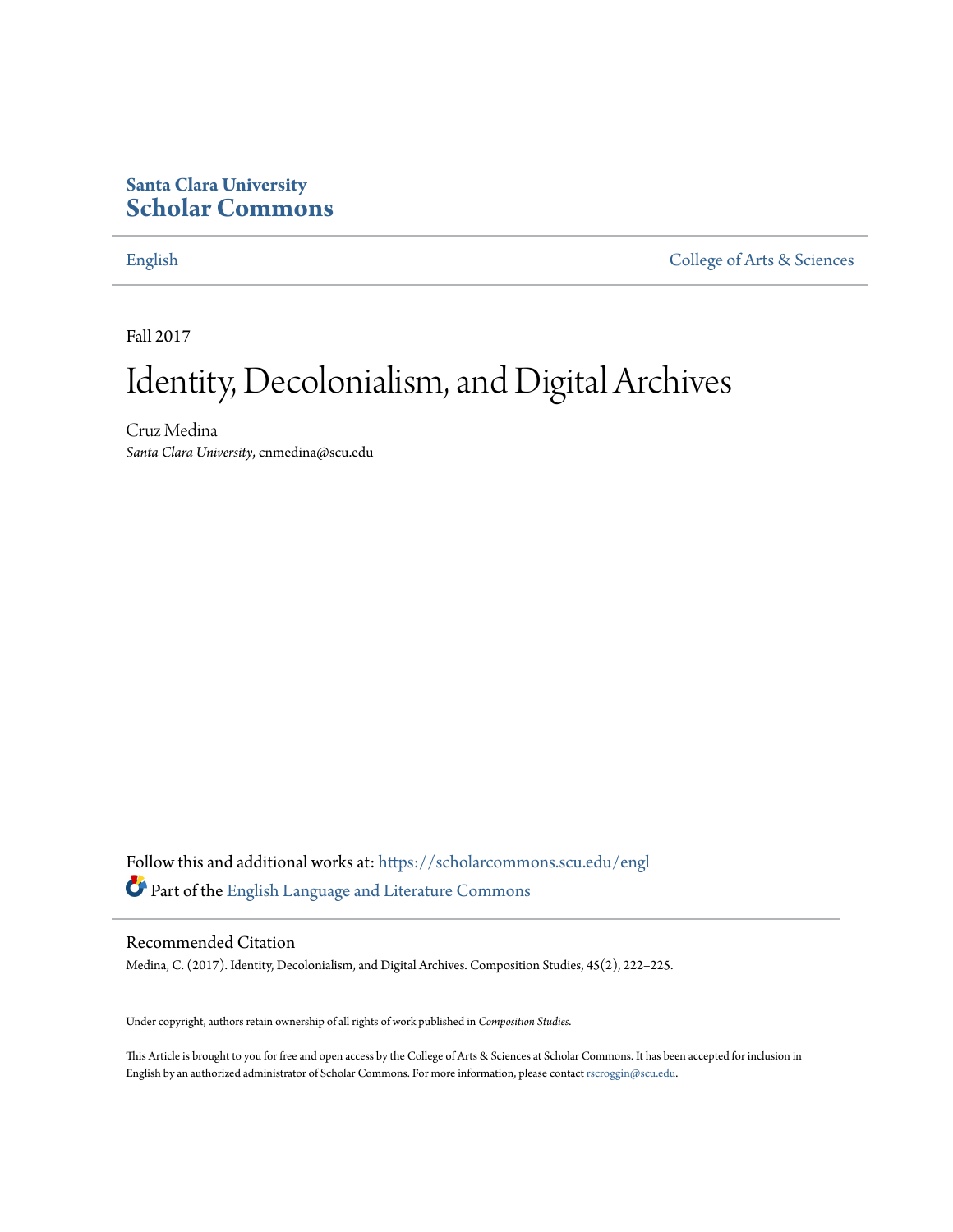# **Identity, Decolonialism, and Digital Archives**

## *Cruz Medina*

In April, I was the keynote speaker at the University of Texas at El Paso's<br>Spring Symposium, an annual event hosted by Frontera Rétorica, the grad-Spring Symposium, an annual event hosted by Frontera Rétorica, the graduate student chapter of Rhetoric Society of America. In my talk, "Decolonizing Digital Platforms," I cited a 2017 Hispanic Pew Research report that provided exigency for my call to decolonize digital habits of mind in the context of the U.S./Mexico border. The Pew Report found that 54% of Latinxs felt confident about their place in the U.S. under the new presidential administration (Hugo Lopez and Rohal). These findings suggest disparities among Latinx in the U.S. in the levels of critical awareness about issues of race, class, citizenship, and language. Many Latinx rhetoric and composition scholars resist and counteract these disparities through a spectrum of emerging research foci, such as the decolonial potential of theory and practices for the field (Baca, *Mestiz@*; Ruiz and Sánchez), digital rhetoric and writing (Cedillo; Gonzales; Medina and Pimentel), feminist filmmaking methodologies (Hidalgo), critical race theory (Martinez; Sanchez and Branson) as well as issues that have traditionally been associated with Latinx research like immigrant rights and activism (Arellano; Ribero); multilingual literacy (Alvarez); service-learning (Baca, *Service*) and culturally relevant pedagogy (Mejía; Serna). In this spectrum of emerging and established research, Latinx scholars engage in historiography, theoretical articulation, and analysis of local practices, contributing to a growing body of knowledge that resists dominant narratives that delegitimize through deficit rhetoric and logic of the colonial imaginary.

My book *Reclaiming Poch@ Pop* looks at the popular culture producers who self-identify as pocha/o and resist anti-Latinx legislation in California and Arizona rooted in colonial paradigms. In my book, I cite a 2012 Hispanic Pew Research study that found about half of Latinx had no preference when it came to identifying as "Hispanic" or "Latino" (Taylor, Hugo Lopez, Martínez and Velasco). This report served to highlight how many Latinx do not recognize the need for rhetorical sovereignty (King) and provide context for the skeletons of colonialism that came out of our collective familial closets during the lead up and aftermath of the presidential election.

In Iris Ruiz and Raúl Sánchez's edited collection, *Decolonizing Rhetoric and Composition Studies: New Latinx Keywords for Theory and Pedagogy*, contributors articulate how familiar terms within and beyond the Latinx community can be critically re-read against colonial narratives. Decolonial theory provides a generative, intersectional method for bringing to light historically significant knowledge that has been ignored by history. Following indigenous scholar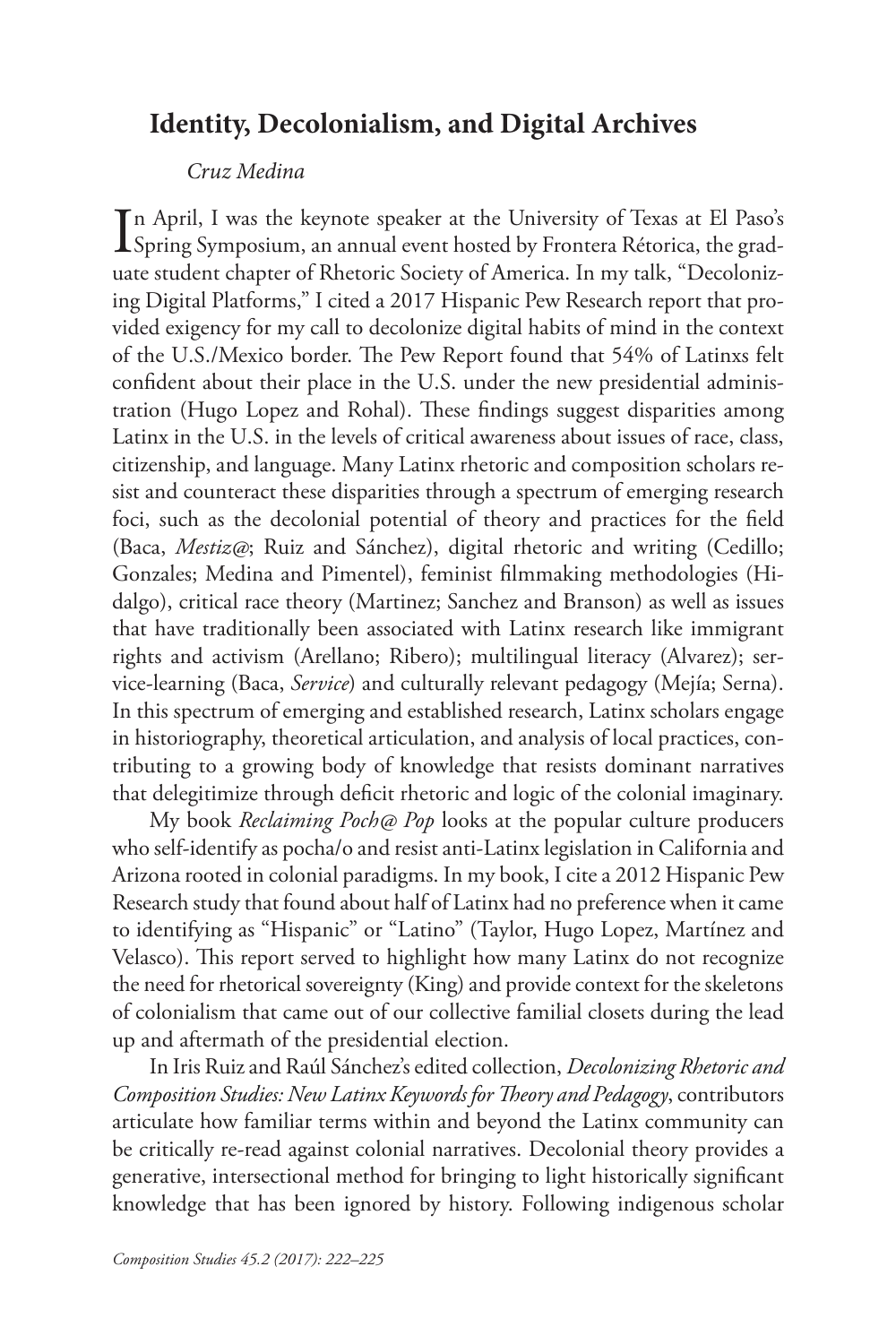Angela Haas' work on wampum belts as technology, there is a great deal of potential for examining existing multimodal and digital practices from Latinx rhetorical traditions that contribute to a fuller discussion of technology with regard to people of color who "hack and yack" about issues other than the digital divide and access. Octavio Pimentel and I are currently co-editing a collection for Computer and Composition Digital Press called *Racial Shorthand: Coded Discrimination Contested in Social Media*, wherein contributors critique mischaracterizations of people of color in online media and offer examples of multimodal productions that draw on the rhetorical traditions of these misrepresented communities.

In July, I was elected co-chair of the NCTE/CCCC Latinx caucus and I feel hopeful about the important scholarship coming from members of the caucus, which is evidenced by the NCTE Latinx Caucus Publications Google Doc. I first circulated the Google Doc in 2014<sup>1</sup> to create a collaborative archive for members to consult when embarking on new projects and to raise awareness of shared research interests. Currently, the doc includes more than 160 works, the vast majority of which have been published in the last ten years, from more than 30 caucus members whose professional levels range from graduate students to full professors. With current concerns regarding cuts to National Endowment for the Humanities, plans to erect border walls, and attacks on professors speaking publically on issues of race, ethnicity, gender, sexuality and disability, we are in a moment when more Latinx resist the neoliberal passivity of "wait and see" by participating in professional leadership positions, serving on the boards of new and established publications, and collaborating with one another to build and curate a growing body of knowledge about our communities from within our communities.

#### **Notes**

1. To access the Latinx Caucus Works Cited from July 14, 2017, visit https:// docs.google.com/document/d/1MekJxC1cb4qoPzJvuFsEqV1tcjwov4XXVzkhY\_4C OZQ/edit?usp=sharing.

### **Works Cited**

- Alvarez, Steven. "Translanguaging *Tareas*: Emergent Bilingual Youth Language Brokering Homework in Immigrant Families." *Language Arts* 91.5 (2014): 326-39. Print.
- Arellano, Sonia. "A Maker Project: Writing about Material Culture." *Blog Carnival 8*. Digital Rhetoric Collaborative. 24 March 2016. Web. 1 August 2017. <http:// www.digitalrhetoriccollaborative.org/2016/03/24/a-maker-project-writingabout-material-culture/>.
- Baca, Damián. *Mestiz@ Scripts, Digital Migrations, and the Territories of Writing*. New York: Palgrave Macmillan, 2008. Print.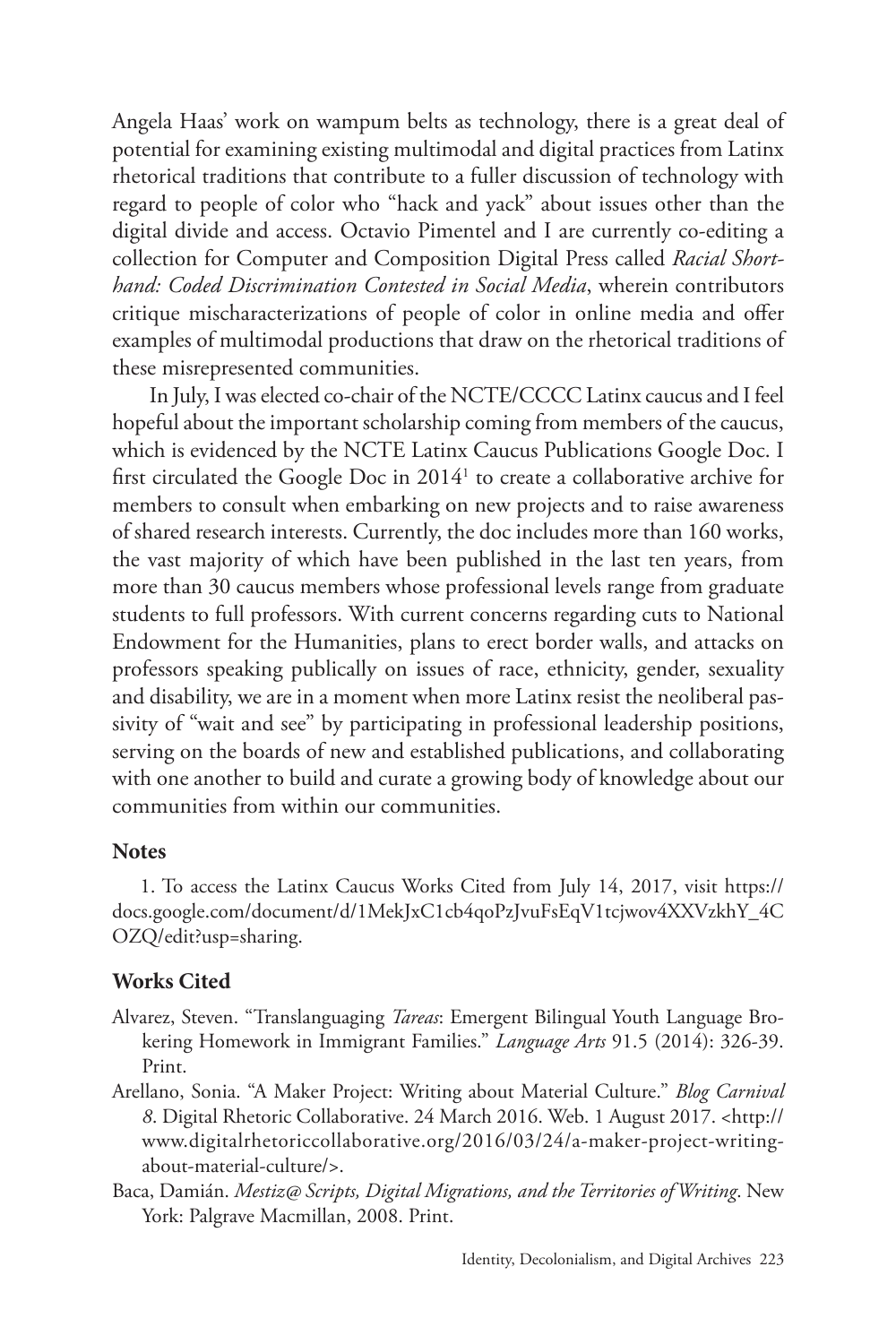- Baca, Isabel, ed. *Service-Learning and Writing: Paving the Way for Literacy(ies)through Community Engagement.* Leiden, The Netherlands and Boston: BRILL, 2012. Print.
- Cedillo, Christina V. "Diversity, Technology, and Composition: Honoring Students' Multimodal Home Places." *Present Tense: A Journal of Rhetoric and Society* 6.2. 5 (2017): np. Web. <http://www.presenttensejournal.org/volume-6/diversity-technology-and-composition-honoring-students-multimodal-home-places/>.
- Gonzales, Laura. "Multimodality, Translingualism, and Rhetorical Genre Studies." *Composition Forum* 31 (2015): np. Web. <http://compositionforum.com/ issue/31/multimodality.php>.
- Haas, Angela. "Wampum as Hypertext: An American Indian Intellectual Tradition of Multimedia Theory and Practice." *Studies in American Indian Literatures* 19.4 (2007): 77-100. Print.
- Hidalgo, Alexandra. *Cámara Retórica: A Feminist Filmmaking Methodology for Rhetoric and Composition*. Logan: Computers and Composition Digital P/Utah State UP, 2017. Print.
- Hugo Lopez, Mark, and Molly Rohal. *Latinos and the New Trump Administration: Growing Share Say Situation of U.S. Hispanics is Worsening.* Pew Research Center, 23 February 2017. Web. 6 July 2017. <http://www.pewhispanic.org/2017/02/23/ latinos-and-the-new-trump-administration/>.
- King, Lisa. "Sovereignty, Rhetorical Sovereignty, and Representation: Key Words for Teaching Indigenous Texts." *Survivance, Sovereignty, and Story: Teaching American Indian Rhetorics*. Ed. Lisa King, Rose Gubele, and Joyce Rain Anderson. Boulder: Colorado UP, 2015. 17-34. Print.
- Martinez, Aja Y. "Critical Race Theory: Its Origins, History, and Importance to the Discourses and Rhetorics of Race." *Frame: Journal of Literary Studies* 27. 2 (2014): 9-27. Print.
- Medina, Cruz. *Reclaiming Poch@ Pop: Examining the Rhetoric of Cultural Deficiency*. New York: Palgrave Macmillan, 2015. Print.
- Medina, Cruz, and Octavio Pimentel, eds. *Racial Shorthand: Coded Discrimination Contested in Social Media*. Logan: Computers and Composition Digital Press, forthcoming.
- Mejia, Jaime Armin. "Bridging Rhetoric and Composition Studies with Chicano and Chicana Studies: A Turn to Critical Pedagogy." *Latino/a Discourses: On Language, Identity & Literacy Education*. Ed. Michelle H Kells, Valerie M. Balester, and Victor Villanueva. Portsmouth: Boynton/Cook, 2004. 40-56. Print.
- Ribero, Ana Milena. "'In Lak'Ech (You Are My Other Me):' Mestizaje as a Rhetorical Tool that Achieves Identification and Consubstantiality." *Arizona Journal of Interdisciplinary Studies* 2 (2013): 22-41. Print.
- Ruiz, Iris, and Raúl Sánchez, eds. *Decolonizing Rhetoric and Composition Studies: New Latinx Keywords for Theory and Pedagogy*. New York: Palgrave Macmillan: 2016. Print.
- Sanchez, James Chase, and Tyler Branson. "The Role of Composition Programs in De-Normalizing Whiteness in the University: Programmatic Approaches to Racial Pedagogies." *Writing Program Administration* 39.2 (2016): 47-52. Print.